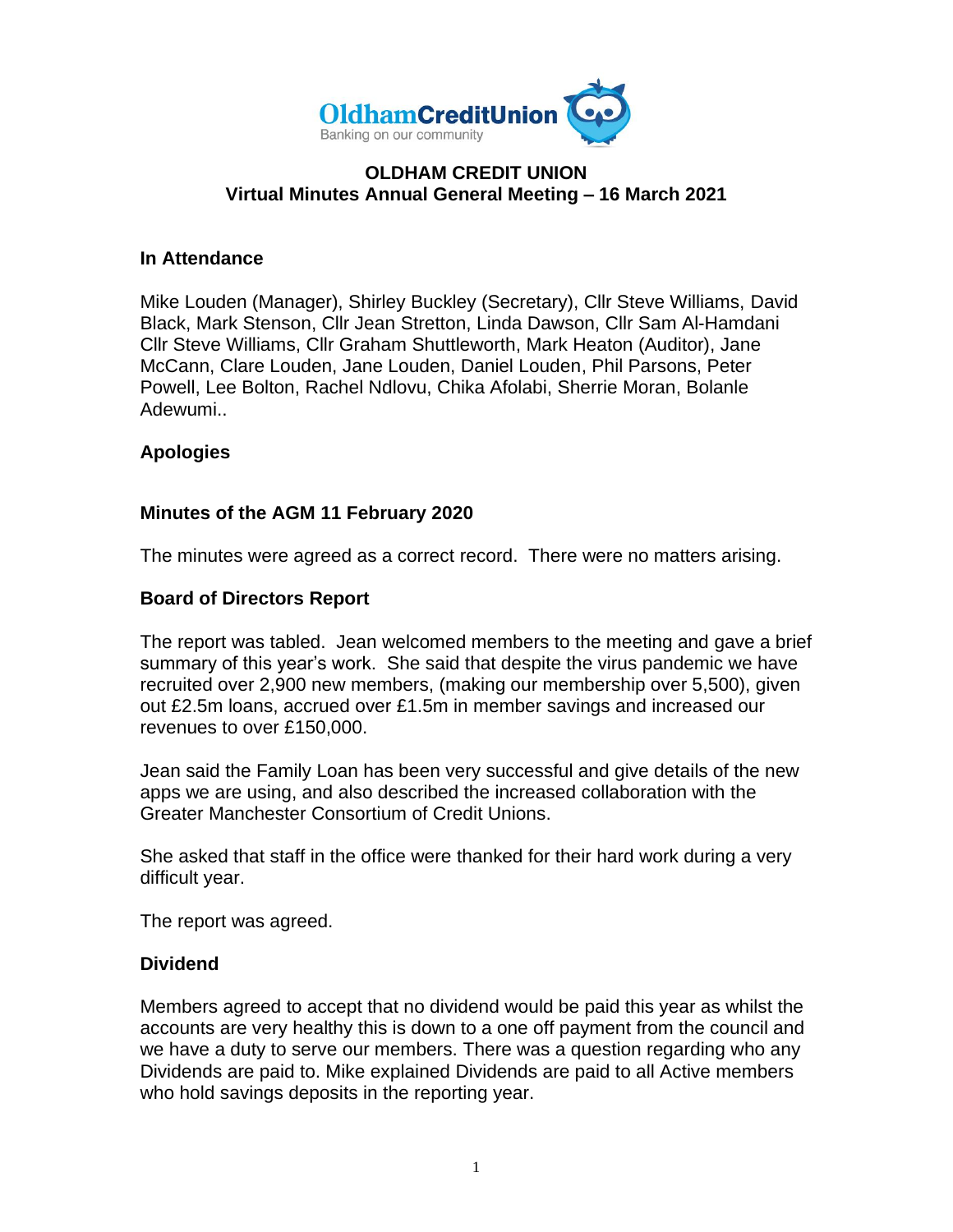# **Treasurer's Report**

David also reiterated that our success this year is very much down to staff who have worked very hard during a very difficult year and handed over to the auditor Mark Heaton to go through the accounts.

# **Auditor's Report – Mark Heaton**

The auditor's report was tabled, and Mark Heaton, from KM Accountants, went through the report with members. He took questions from the floor.

A question was raised asking if the interest rate has been reduced. Mike explained that the interest rates charged are set in bands depending on value, Ranging from 12.6 – 42.6 %. The interest rate has not been altered to take into account Bank of England base rate changes.

Members agreed the Treasurer's report as presented and moved the audited accounts.

# **Finance Report**

Mike gave a report and explained that he, David Black and Chris Elliot meet monthly and oversee all financial matters that are then reported to the board

# **Supervisory Report**

The supervisor confirmed that he was happy that the CU is compliant with key regulatory functions and he had no operational issues to raise.

# **Anti-Money Laundering Report**

Checks were carried out regularly during the year and no abnormalities discovered.

# **Complaint Officers Report**

No complaints have been received

# **Appointment of Auditors**

It was agreed to re-appoint KM Accountants who have recently been appointed